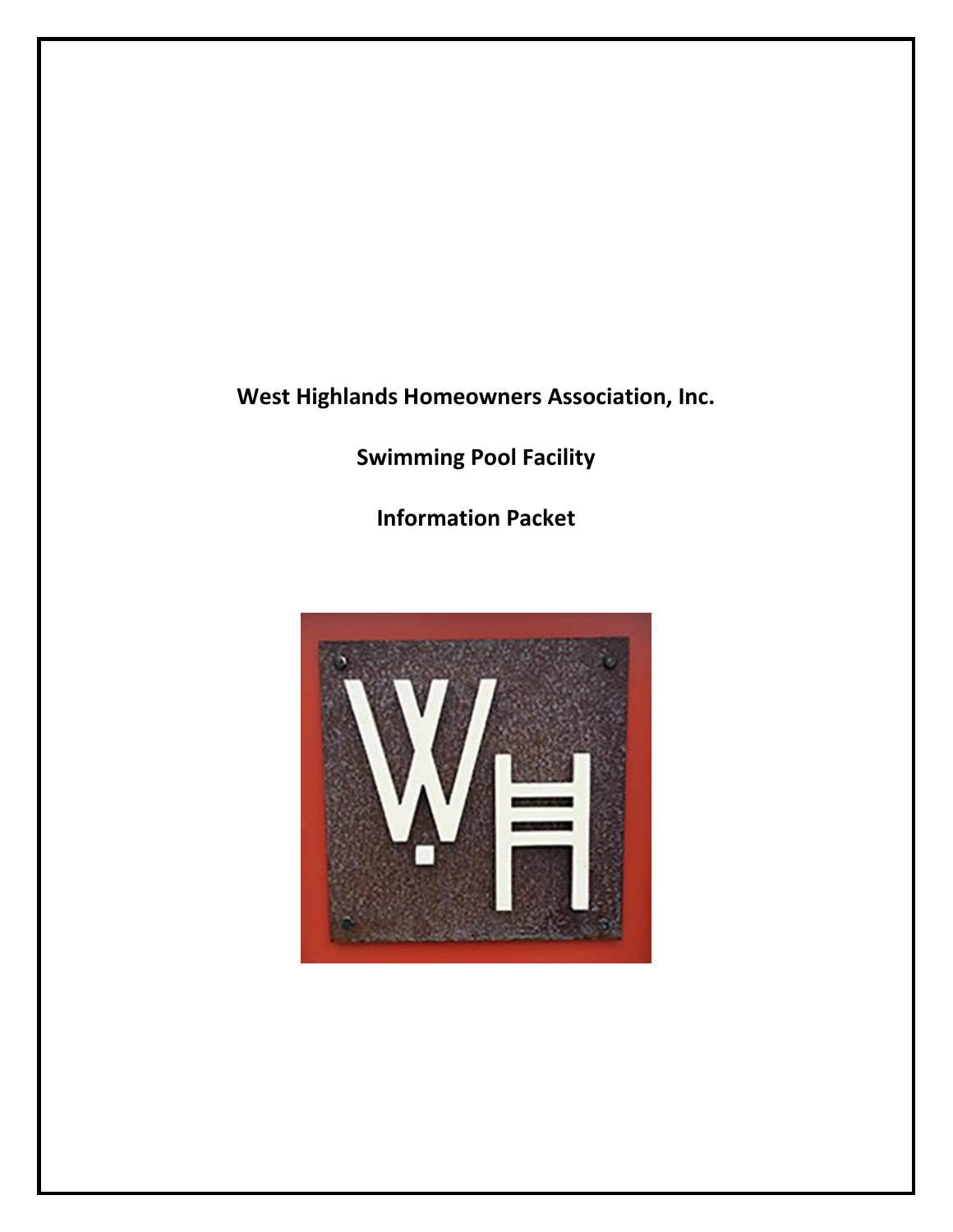## **Table of Contents**

- **I. General Information (Pages 3 – 4)**
- **II. Waiver of Liability and Hold Harmless Agreement (Pages 5 – 6)**
- **III. Rules & Regulations (Pages 7 – 9)**
- **IV. Contact Information (Page 10)**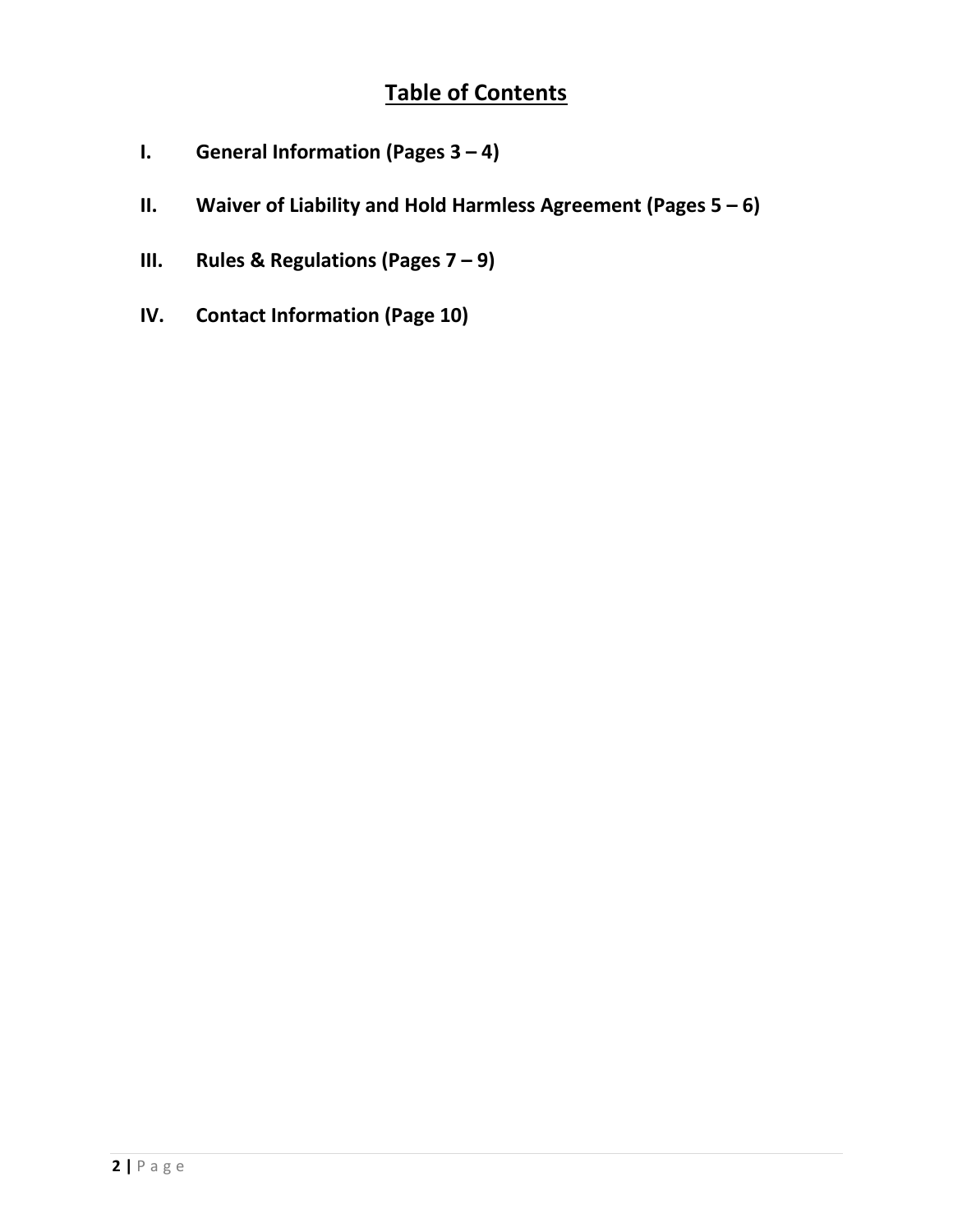### **GENERAL INFORMATION**

- All West Highlands Lot Owner(s), Occupant(s), and Tenants(s) ("Residents") desiring to access the West Highlands Swimming Pool Facility must create an online account with Sentry Management and complete the online forms.
	- o Online accounts can be created at: [https//www.accesssentrymgt.com/dx/sentrywp/index.html](https://www.accesssentrymgt.com/dx/sentrywp/index.html)
	- o Online forms include the Pool Registration Form and the Waiver of Liability and Hold Harmless Agreement.
	- o Residents may not access the West Highlands Swimming Pool Facility unless the aforementioned forms are properly submitted online. There are no exceptions.
- $\div$  Key Fobs
	- o To access the Swimming Pool Facility, Residents must obtain a key fob from Sentry Management or designee. Lot Owner(s) must produce a state-issued identification card to Sentry Management or designee in order to obtain a key fob.
	- o Lot Owner(s) are responsible for obtaining a key fob on behalf of their Tenant(s).
	- o All costs associated with replacement or reactivation of a key fob will be the sole responsibility of the Lot Owner. There is a \$75.00 key fob replacement fee, which includes the fee connected to the reactivation of the key fob. For accounts that were deactivated due to previous non-compliance, a \$75.00 reactivation fee will be assessed on the Lot Owner(s) account. All fees must be paid prior to the key fob's replacement and/or reactivation. Please allow for a thirty (30) day lead time to process key fob reactivation.
	- o Upon the sale of a Lot, Owners must transfer all pool key fobs associated with his/her Lot to the new Owner. Failure to do so will result in the new Owner having to purchase new key fobs for the Lot, as well deactivation of the old key fobs.
- ❖ Reservations
	- o Due to capacity restrictions, a reservation is required prior to visiting the pool. Residents must fill out a reservation online.
	- o To provide all Residents with an equal opportunity to access, use and enjoy the pool, each household will be limited to how many guests they can bring to the Swimming Pool Facility per visit. The number of guests is subject to change at any given time based upon capacity limitations. Check the guest limit in the reservation system prior to making your reservations.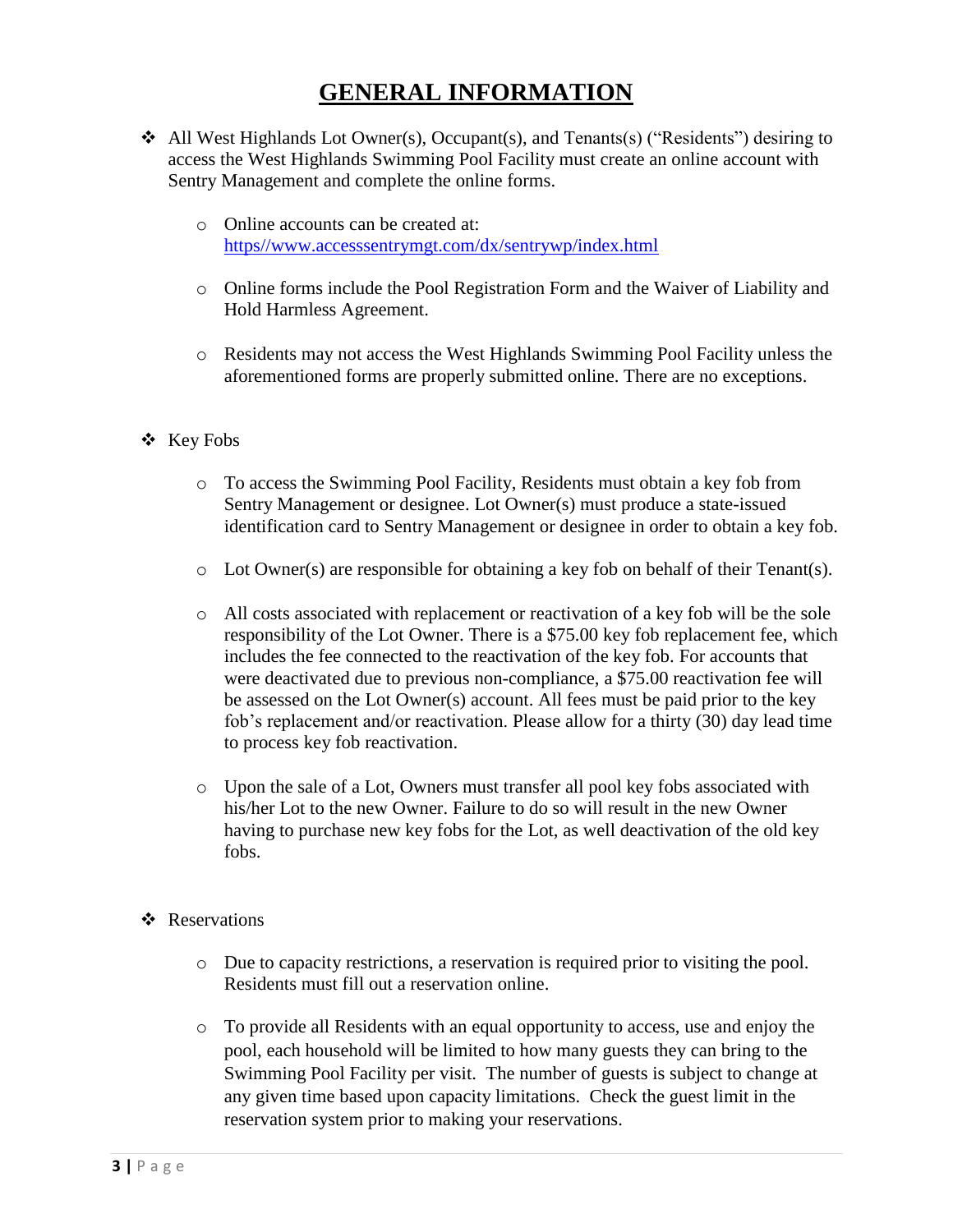- o Residents may use and enjoy the Swimming Pool Facility only for the designated time period reflected on the reservation.
- o Capacity for the Swimming Pool may change from time to time based on overall use by Residents and Guests.
- $\div$  Tenant(s)
	- o Lot Owner(s) leasing their Lots do not have access to the Swimming Pool Facility. The right to use and enjoy the Swimming Pool Facility is transferred and assigned to the Tenant(s).
	- $\circ$  Lot Owner(s) are solely responsible for the actions of their Tenant(s). In the event a Tenant(s) violates the Rules and Regulations governing the Swimming Pool Facility, the Lot Owner(s) will be subject to sanction(s) and fine(s).
- $\triangleleft$  Lot Owner(s) Responsibility
	- o Lot Owner(s) must provide the Rules and Regulations governing the Swimming Pool Facility and the Association's governing documents to those residing in their home, Tenant(s), Guest(s), and any other person(s) who may use and enjoy the Swimming Pool Facility with or on behalf of the Lot Owner(s).
	- $\circ$  Lot Owner(s) are solely responsible for the conduct of those residing in their home, Tenant(s), Guest(s), and any other person(s) who may use and enjoy the Swimming Pool Facility with or on behalf of the Lot Owner(s).
- ❖ Authorized Users
	- o Registered Tenants of Columbia Heritage Senior Residences may access the Swimming Pool Facility subject to specific rules and regulations governing Authorized Users.
	- o Authorized Users must complete and return the West Highlands/Columbia Heritage License Agreement prior to accessing the Swimming Pool Facility.
	- o Authorized Users must comply with the Rules and Regulations governing the Swimming Pool Facility. Failure to do so may result in suspension of privileges and monetary fines.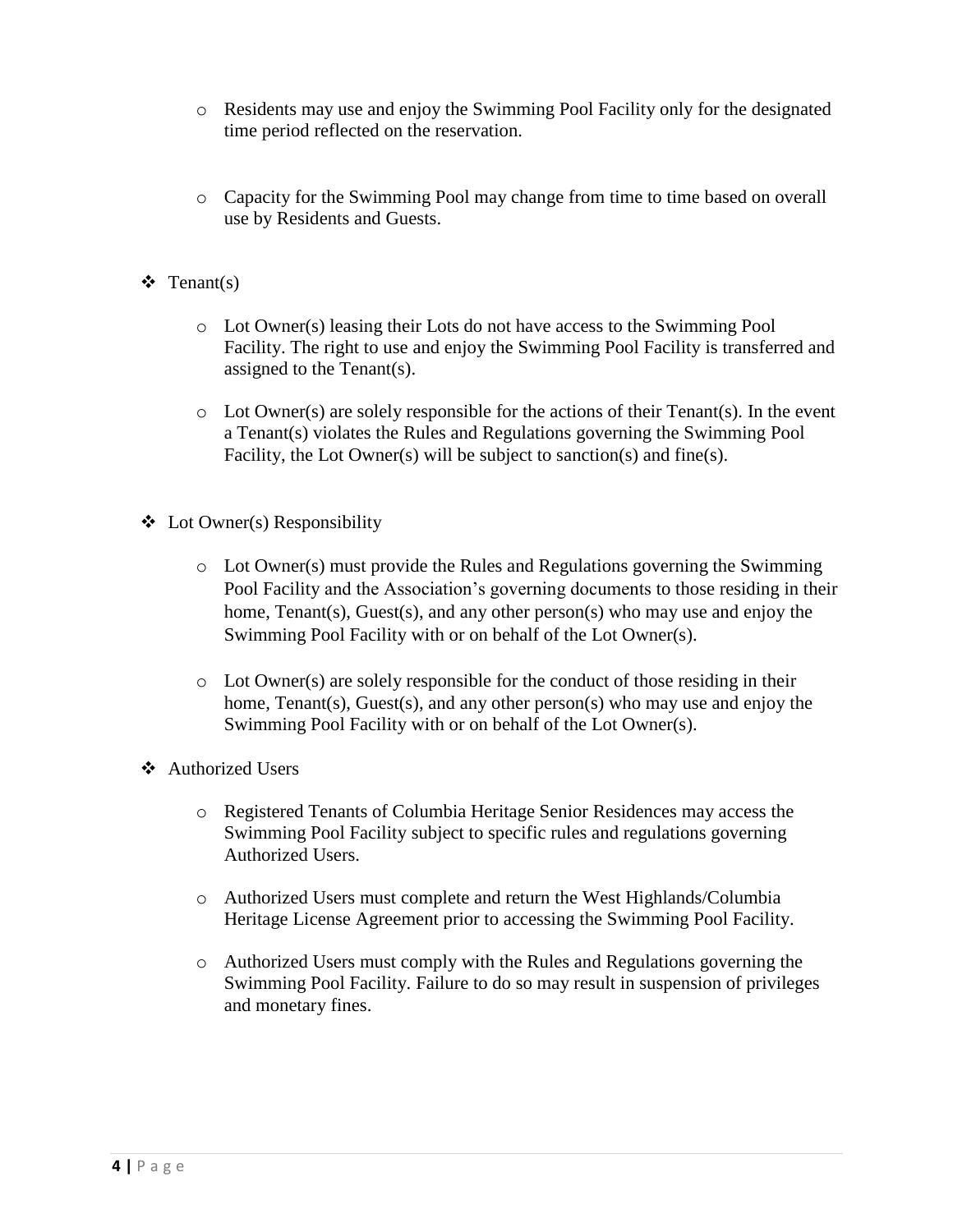### **WAIVER OF LIABILITY AND HOLD HARMLESS AGREEMENT**

**(This Agreement MUST be executed online via the Resident portal.)**

In consideration for receiving permission to enter upon, use and enjoy the West Highlands Swimming Pool Facility (hereinafter, the "**Pool**") I, on behalf of myself and on behalf of any child(ren), adult(s), tenant(s) residing in my home, and on behalf of any guest(s) accompanying a Resident of my household to the Pool hereby acknowledge and agree to the following:

- 1. I certify that I have reviewed and hereby agree to fully comply with all rules and regulations and safety guidelines adopted by the Association and understand that my use privileges may be revoked if I, the child(ren), adult(s), tenant(s) residing in my home, or the guest(s) associated with my Lot fail to comply with the same. I acknowledge that I am not permitted to bring guest(s) or any individual(s) who do not reside in my household, into or to use the Pool, except as otherwise authorized in writing by the Association.
- 2. I understand the hazards of the novel coronavirus (**"COVID-19**") and am familiar with the current Centers for Disease Control and Prevention ("**CDC**") and Georgia Department of Public Health ("**DPH**") guidelines regarding COVID-19. I acknowledge and understand that the CDC and DPH guidelines are regularly modified and updated, and I accept full responsibility for familiarizing myself with the most recent updates.
- 3. Notwithstanding the risks associated with COVID-19, which I readily acknowledge, I, on behalf of myself and on behalf of any child(ren), adult(s), tenant(s) residing in my home, and on behalf of any guest(s) associated with my Lot, hereby willingly choose to access the Pool. Furthermore, I am in good physical condition, and for the past fourteen (14) days, have not been diagnosed with COVID-19, have not exhibited any symptoms of COVID-19, have not been exposed to anyone who has or is suspected to have COVID-19, or have otherwise been fully vaccinated against COVID-19 and show no symptoms.
- 4. I further consent to the rendering of emergency first aid and other medical procedures which at the time of injury or illness seems reasonably advisable, but the Association has no obligation to provide such first aid or other medical procedures on my behalf. I further will be responsible for payment of any such medical procedures.
- 5. I acknowledge and fully assume the risk of injury, illness or death related to COVID-19 or otherwise arising from my use of the Pool. On behalf of myself and on behalf of any child(ren), adult(s), tenant(s) residing in my home, and on behalf of any guest(s) associated with my Lot, I hereby waive, release, and forever discharge West Highlands Homeowners Association, Inc. (the "**Association**") and its members, officers, directors, managers, agents and employees and their respective heirs, successors and assigns (hereinafter, collectively, the "**Released Parties**") from and against any and all claims, actions, causes of action, costs and expenses, including, without limitation, reasonable attorneys' fees, related to COVID-19 or other communicable diseases, which arise out of or as a result of my use of the Pool or the use of the pool by the child(ren), adult(s), tenant(s) residing in my home, and any guest(s) associated with my Lot (the "**Released Claims**"). I covenant not to sue the Released Parties for or in connection with any of the Released Claims.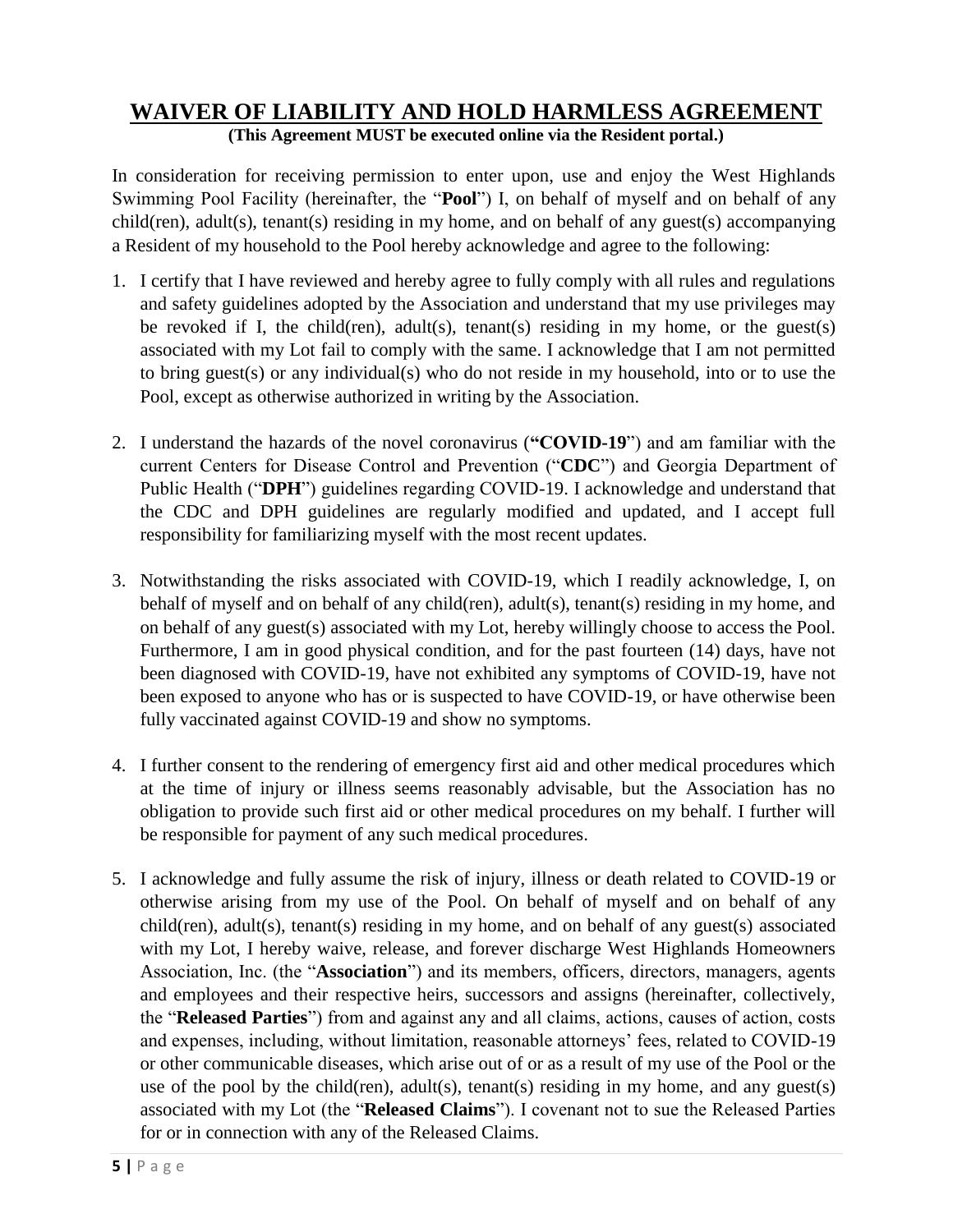- 6. I further agree to defend, indemnify, and hold harmless the Released Parties from and against any and all Released Claims.
- 7. **I HEREBY KNOWINGLY AND VOLUNTARILY WAIVE ANY RIGHT TO A JURY TRIAL OF ANY DISPUTE ARISING OUT OF OR IN CONNECTION WITH THIS AGREEMENT OR THE RELEASED CLAIMS. I ACKNOWLEDGE THAT THIS WAIVER WAS EXPRESSLY NEGOTIATED AND IS A MATERIAL INDUCEMENT FOR THE PERMISSION GRANTED TO ACCESS AND USE THE POOL.**
- 8. This Agreement and the provisions contained herein shall be construed, interpreted and controlled according to the laws of the State of Georgia. This Agreement shall be binding on me and my heirs and any assigns and personal representatives.
- 9. The provisions of this Agreement are severable, and the invalidity of any part or portion of any provision contained in this Agreement shall not affect the validity of any part or portion or any other provision of this Agreement.

By execution below, I acknowledge and represent that (i) I have read and fully understand this Agreement and the Association's Rules and Regulations governing the Pool, (ii) I sign this Agreement voluntarily as my own free act and deed, (iii) no oral representations, statements, or inducements, apart from the foregoing written agreement, have been made, (iv) I am at least eighteen (18) years of age and fully competent, and (v) I execute this Agreement for full, adequate and complete consideration fully intending to be bound.

**IN WITNESS WHEREOF,** all Lot Owner(s) of the below address have agreed and consented to this Waiver of Liability and Hold Harmless Agreement under seal, this day of  $, 2021.$ 

| LOT OWNER SIGNATURE: University of the SIGNATURE:                                                                                                                                                                              |
|--------------------------------------------------------------------------------------------------------------------------------------------------------------------------------------------------------------------------------|
|                                                                                                                                                                                                                                |
|                                                                                                                                                                                                                                |
|                                                                                                                                                                                                                                |
|                                                                                                                                                                                                                                |
|                                                                                                                                                                                                                                |
| ADDITIONAL LOT OWNER SIGNATURE: University of the state of the state of the state of the state of the state of the state of the state of the state of the state of the state of the state of the state of the state of the sta |
| PRINT NAME:                                                                                                                                                                                                                    |
|                                                                                                                                                                                                                                |
|                                                                                                                                                                                                                                |
|                                                                                                                                                                                                                                |
| ADDITIONAL LOT OWNER SIGNATURE: University of the state of the state of the state of the state of the state of the state of the state of the state of the state of the state of the state of the state of the state of the sta |
| PRINT NAME:                                                                                                                                                                                                                    |
|                                                                                                                                                                                                                                |
|                                                                                                                                                                                                                                |
|                                                                                                                                                                                                                                |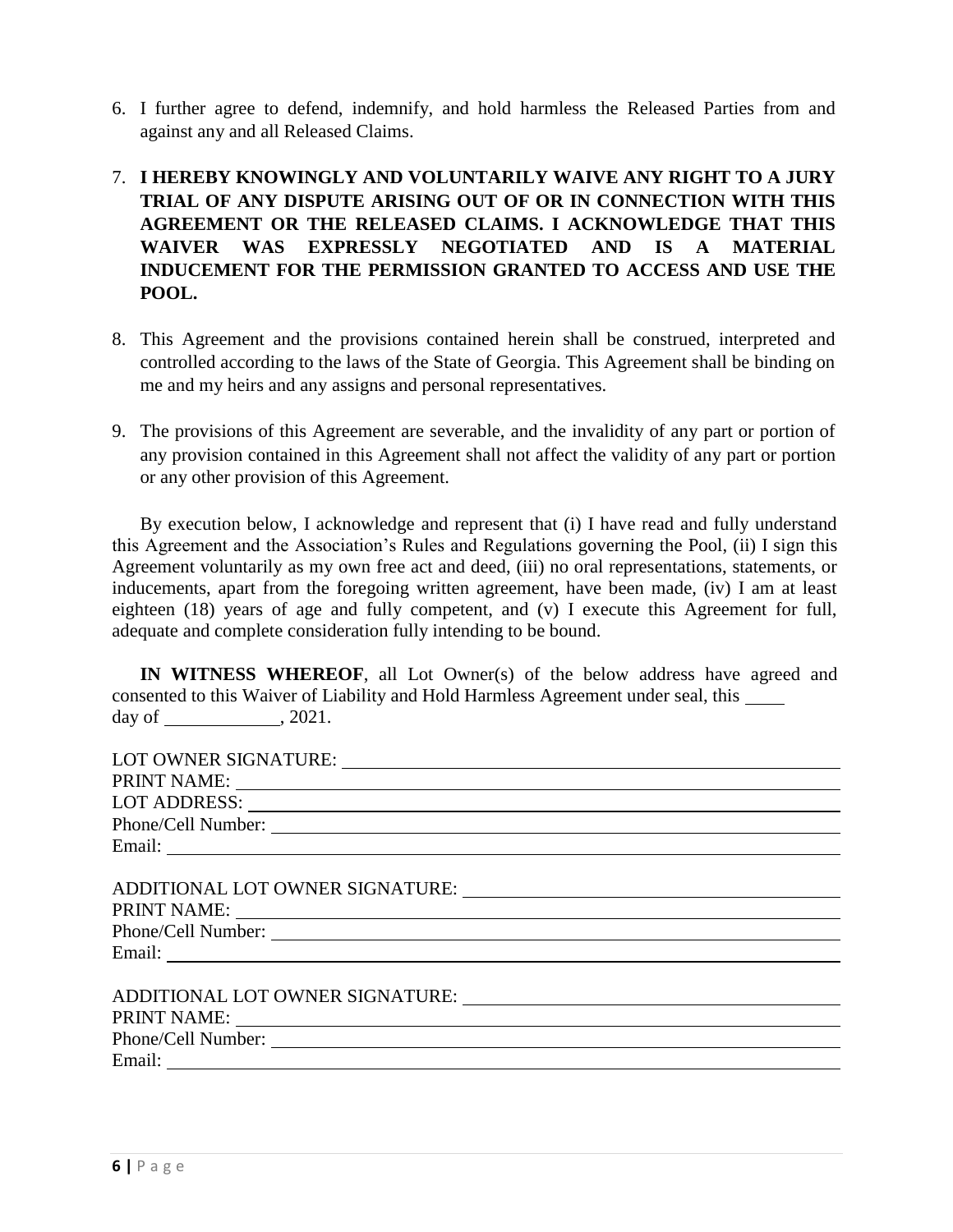#### **RULES AND REGULATIONS**

The Association may, at any time, modify these rules. For purposes of these Rules, "Members" shall mean all Owners, residents, and tenants using the Swimming Pool Facility. The Association may suspend a Member's rights to use and enjoy the Swimming Pool Facility and/or impose fines for any violation of these rules or the covenants and restrictions contained in the Association's governing documents. Lot Owner(s) are solely responsible for the conduct of themselves, as well as all residents, occupants, tenants and guests of their Lot. Lot Owner(s) will be held financially responsible for any damage caused to the Pool and other Association property by themselves, as well as any resident, occupant, tenant or guest of their Lot.

#### **General Rules**

- 1. West Highlands Swimming Pool Facility ("Pool") will open each year from Memorial Day through Labor Day. At the discretion of the Board of Directors, the Pool season may be shortened or extended. Exact dates will be posted on the Association's website and posted throughout the community.
- 2. Pool hours are 9:00 AM to 9:00 PM daily. The Pool hours are subject to change.
- 3. All Members under the age of 14 shall be accompanied by an Adult Resident or Tenant.
- 4. Members and their Guests must access the Pool through the main entrance on Samples Lane and check-in with the Pool Monitor.
- 5. To access the Pool, all Members must obtain a key fob. Any cost associated with replacement of a key fob will be the sole responsibility of the Member. There is a \$75.00 key fob replacement fee, which includes the fee connected to the reactivation of the key fob. For accounts that were deactivated due to previous non-compliance, a \$75.00 reactivation fee will be assessed on the Lot Owner(s) account. All fees must be paid prior to the key fob's replacement and/or reactivation. Please allow for a thirty (30) day lead time to process key fob reactivation.
	- a. Replacement and reactivation requests should be made to Sentry Management.
	- b. Members are not permitted to share key fob with anyone outside of their designated household. Violation of this rule may result in revocation of pool privileges for the entirety of the pool season.
- 6. Members who are not current on their Association's dues will be prohibited from registering for or accessing the Pool. In the event a Member becomes current on their Association's dues, the Member must contact Sentry Management to obtain a key fob and pay all related fees. Please allow for a thirty (30) day lead time to process key fob activation.
- 7. Solicitation within the Pool area is strictly prohibited.
- 8. Members and Guests may not tamper with or access the pump room.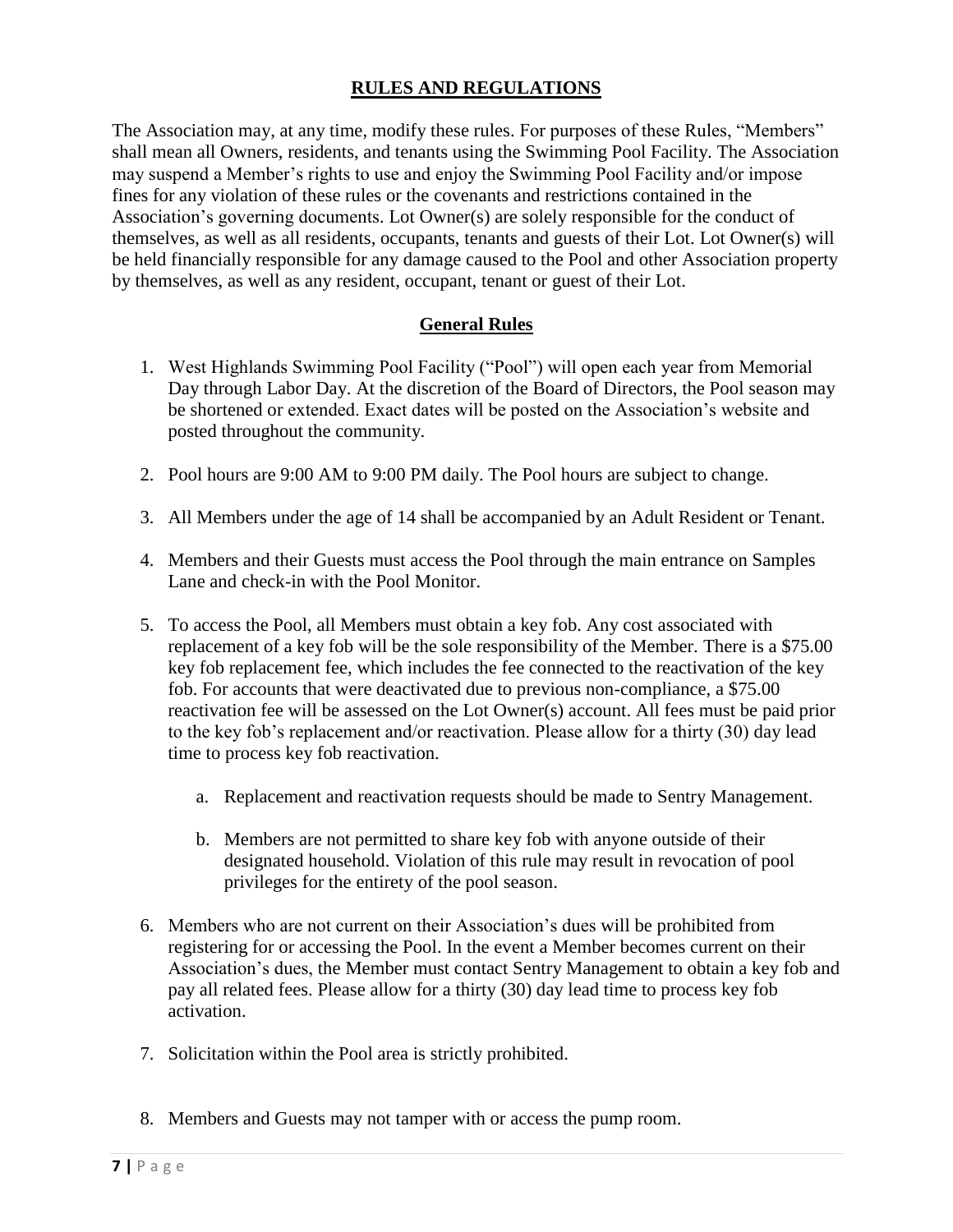- 9. All Members and Guests use the Pool at their own risk. There is no lifeguard on duty at any time. Pool Monitors will be present within the Pool area during Pool hours to enforce the Rules and Regulations. Pool Monitors are **NOT** lifeguards.
	- a. Members and Guests must follow and comply with the decisions and direction of the Pool Monitors at all times. Pool Monitors may refuse entry to any Member and/or Guest not registered to enter the Pool. Pool Monitors may request that Members and Guests vacate the Pool for violations of the Pool Rules and Regulations.

#### **Pool Use Rules**

- 1. Appropriate, modest, and properly fitting swim attire must be worn at all times. Patrons with inappropriate swimwear as listed above and/or as determined in the sole discretion of the Pool Monitor will be required to change into appropriate attire, or otherwise will be asked to leave the premises.
- 2. Diving into the Pool is strictly prohibited. (Maximum depth of Pool is 5 feet)
- 3. All individuals must use the restroom facilities and shower before entering the Pool.
- 4. Pool will be cleared at the sight of lighting or the sound of thunder. There must be a period of thirty (30) minutes without lighting or thunder before the Pool will be reopened for swimming. The decision on whether to clear, close or reopen the Pool shall be at the discretion of the Pool Monitor.
- 5. All incontinent individuals are required to wear reusable swim diapers at all times within the Pool area.
- 6. Any individual which causes the Pool to close (e.g., bowel movement) is solely responsible for all costs and expenses incurred by the Association, including, without limitation, all cleaning and sanitation costs required to reopen the Pool. The registered Lot Owner(s) must pay a minimum fee of \$250.00 plus additional costs to sanitize the Pool.
- 7. Individuals with infections, contagious disorders, or open wounds may not enter the Pool.
- 8. Members and Guests may not bring glass inside the fenced in area of the Pool. This restriction includes drinking glasses, lotion bottles, bottled drinks, etc. In the event a glass container shatters in or near the Pool, the Pool will be closed for necessary cleaning. The individual responsible for the closure is solely responsible for the necessary cleaning to reopen the Pool. The registered Lot Owner(s) must pay a minimum fee of \$250.00 plus additional costs to sanitize the Pool. The violator of the glass restriction will also lose privileges to access the Pool and the registered Lot Owner(s) may be imposed a fine.
- 9. Food and drinks are strictly prohibited inside of the Pool and on the edge around the Pool.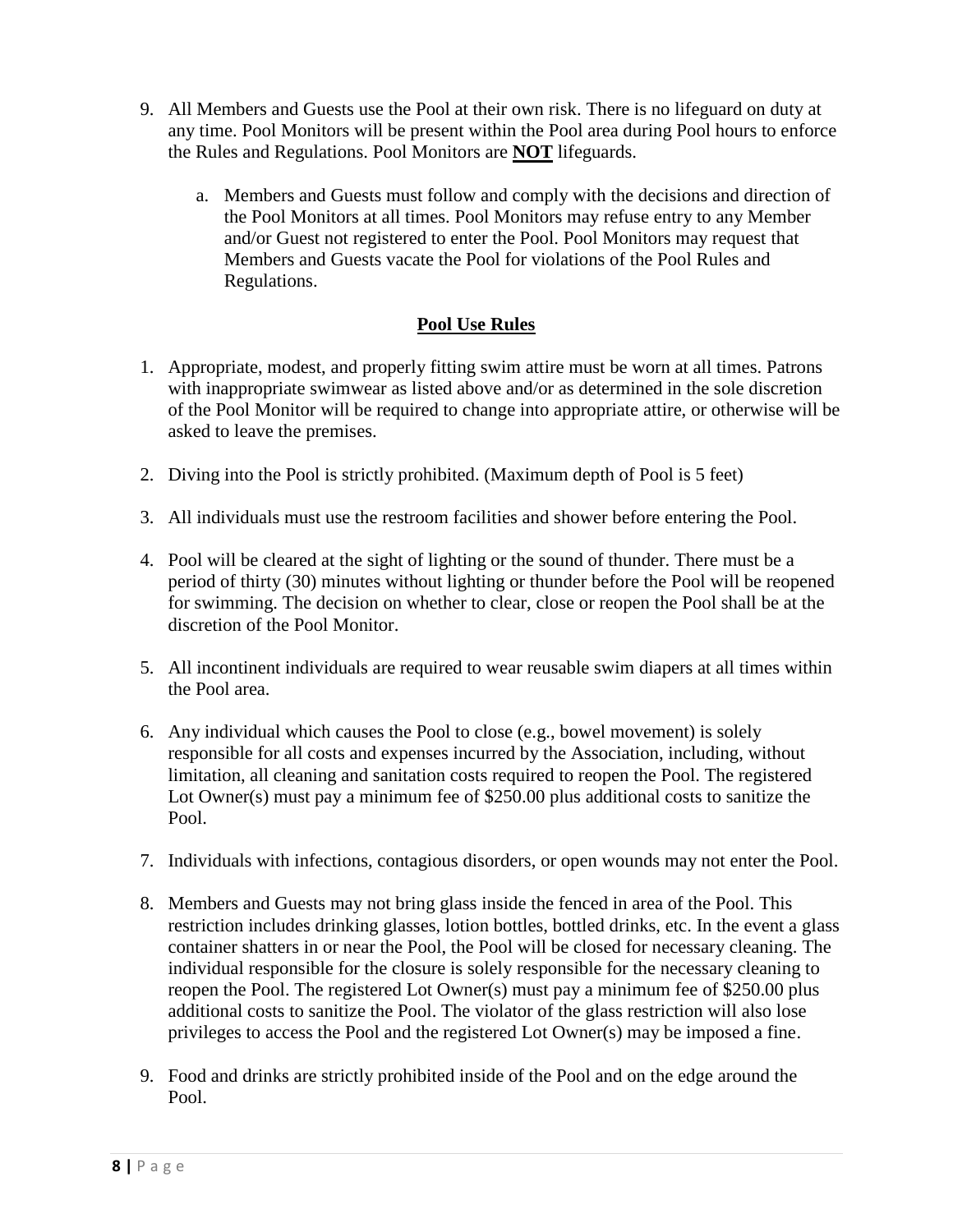- 10. Pool furniture is not to be used for any reason other than its designated use. Pool furniture is not allowed inside of the Pool. Notwithstanding, specific furniture designed to be situated in the Pool will be permitted in the designated sun shelf area.
- 11. Illegal activity of any kind is not permitted.
- 12. Smoking, including, without limitation, vaping, is not permitted.
- 13. Alcoholic beverages are not permitted.
- 14. Gum is not permitted in the pool.
- 15. Pets are not permitted within fenced area of Pool.
- 16. Offensive language or lewd behavior is not permitted.
- 17. Running, "Roughhousing" and other dangerous play is not permitted.
- 18. Members are not permitted to perform flips into the Pool.
- 19. Water Balloons are not permitted.
- 20. Non-pool items (e.g., rocks) are not permitted in the Pool.
- 21. Oversized inflatables are not permitted in the Pool. Smaller inflatables are permitted provided they do not inconvenience other individuals.
- 22. Members and Guests may not listen to music on speakers. Earphones must be used at all times.
- 23. Members and Guests must keep the Pool & pavilion area clean by depositing all trash in the appropriate receptacles. Please clean up all belongings before leaving the Pool.
- 24. Members and Guests must keep the restrooms clean by depositing all toilet paper and paper towels in the appropriate receptacles. Children ages 4 and under must be accompanied by an adult when using the restroom.
- 25. Rollerblading, skateboarding, and bicycling are prohibited in the pool area.
- 26. Personal heating equipment such as grills, open fires, stove, burners; fireworks or any type of flammable material is prohibited in the pool facility except on HOA provided grills and fire pits.
- 27. There is a landline phone on the premises for safety and emergency purposes. Pool Monitors are not responsible for answering the phone.

Any exceptions granted to the above rules can only be made with written consent from West Highlands Board of Directors. There will be no exceptions for illegal activities.